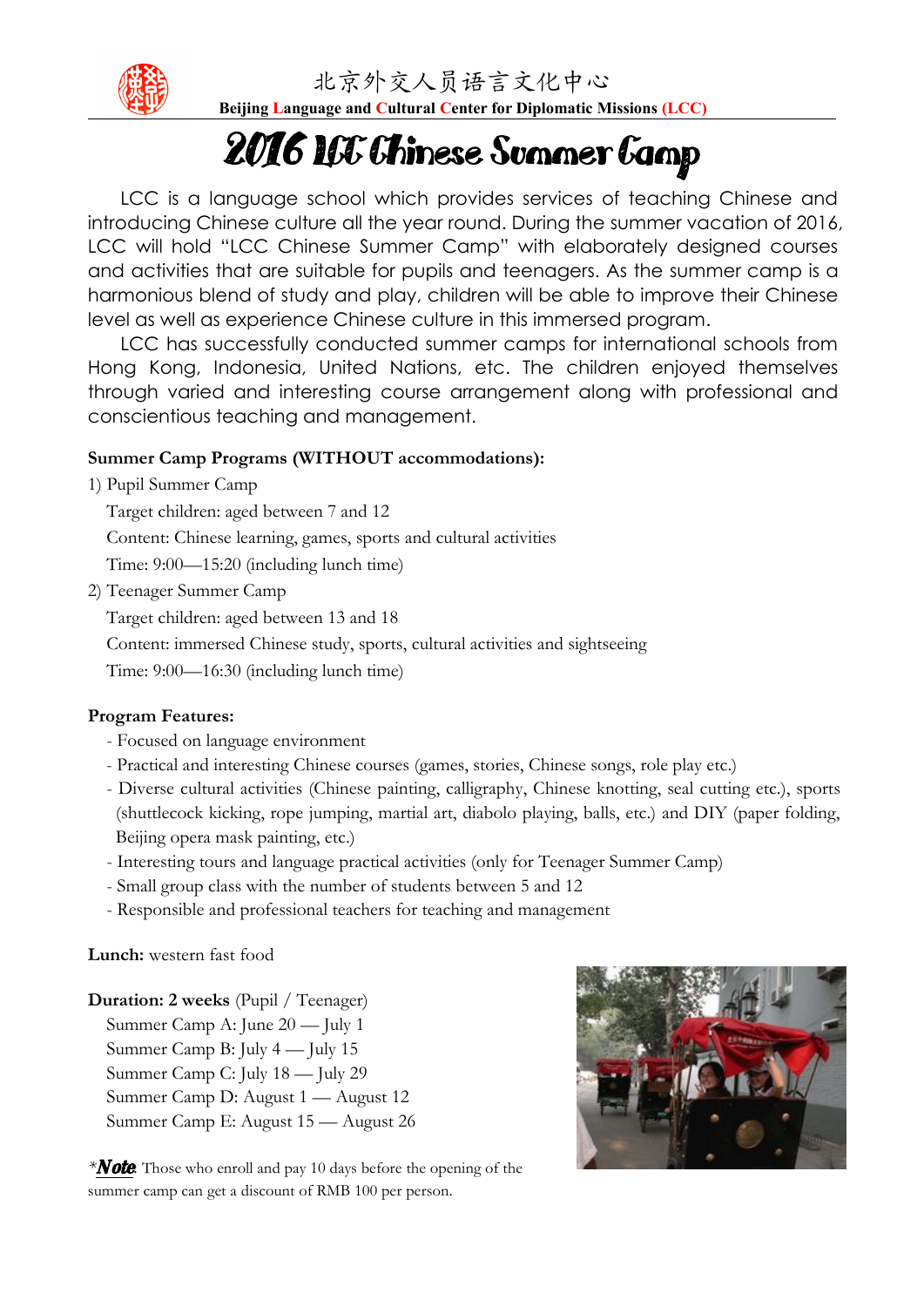

**Beijing Language and Cultural Center for Diplomatic Missions (LCC)**

# ITINERARY - PUPIL SUMMER CAMP

## WEEK 1

| Friday<br>Tuesday<br>Wednesday<br>Thursday<br>Monday<br>$9:00-11:50$<br>$9:00-11:50$<br>$9:00-11:50$<br>$9:00-11:50$<br>$9:00-11:50$<br>Chinese course:<br>Chinese course:<br>Chinese course:<br>Chinese course;<br>Chinese course:<br>Chinese characters,<br>Chinese characters,<br>Chinese characters,<br>story telling,<br>story telling,<br>situational Chinese,<br>situational Chinese,<br>Chinese songs,<br>situational Chinese,<br>Chinese songs,<br>drama role play<br>drama role play<br>cartoon Chinese<br>cartoon Chinese<br>cartoon Chinese<br>12:00-13:30<br>12:00-13:30<br>12:00-13:30<br>12:00-13:30<br>12:00-13:30<br>Lunch<br>Lunch<br>Lunch<br>Lunch<br>Lunch<br>13:30-15:20<br>13:30-15:20<br>13:30-15:20<br>13:30-15:20<br>13:30-15:20<br>Cultural experience:<br>Cultural experience:<br>Cultural experience:<br>Cultural experience:<br>Cultural experience: |
|------------------------------------------------------------------------------------------------------------------------------------------------------------------------------------------------------------------------------------------------------------------------------------------------------------------------------------------------------------------------------------------------------------------------------------------------------------------------------------------------------------------------------------------------------------------------------------------------------------------------------------------------------------------------------------------------------------------------------------------------------------------------------------------------------------------------------------------------------------------------------------|
|                                                                                                                                                                                                                                                                                                                                                                                                                                                                                                                                                                                                                                                                                                                                                                                                                                                                                    |
|                                                                                                                                                                                                                                                                                                                                                                                                                                                                                                                                                                                                                                                                                                                                                                                                                                                                                    |
|                                                                                                                                                                                                                                                                                                                                                                                                                                                                                                                                                                                                                                                                                                                                                                                                                                                                                    |
|                                                                                                                                                                                                                                                                                                                                                                                                                                                                                                                                                                                                                                                                                                                                                                                                                                                                                    |
|                                                                                                                                                                                                                                                                                                                                                                                                                                                                                                                                                                                                                                                                                                                                                                                                                                                                                    |
|                                                                                                                                                                                                                                                                                                                                                                                                                                                                                                                                                                                                                                                                                                                                                                                                                                                                                    |
|                                                                                                                                                                                                                                                                                                                                                                                                                                                                                                                                                                                                                                                                                                                                                                                                                                                                                    |
|                                                                                                                                                                                                                                                                                                                                                                                                                                                                                                                                                                                                                                                                                                                                                                                                                                                                                    |
|                                                                                                                                                                                                                                                                                                                                                                                                                                                                                                                                                                                                                                                                                                                                                                                                                                                                                    |
|                                                                                                                                                                                                                                                                                                                                                                                                                                                                                                                                                                                                                                                                                                                                                                                                                                                                                    |
| (1) Chinese painting<br>(1) DIY activity<br>(1) DIY activity<br>(1) Calligraphy<br>(1) Chinese games                                                                                                                                                                                                                                                                                                                                                                                                                                                                                                                                                                                                                                                                                                                                                                               |
| (2) Chinese games<br>(2) Chinese games<br>$(2)$ Sports<br>$(2)$ Sports<br>$(2)$ Sports                                                                                                                                                                                                                                                                                                                                                                                                                                                                                                                                                                                                                                                                                                                                                                                             |

## WEEK 2

| Monday               | Tuesday              | Wednesday            | Thursday             | Friday               |
|----------------------|----------------------|----------------------|----------------------|----------------------|
| $9:00-11:50$         | $9:00-11:50$         | $9:00-11:50$         | $9:00-11:50$         | $9:00-11:50$         |
| Chinese course:      | Chinese course:      | Chinese course:      | Chinese course:      | Chinese course:      |
| Chinese characters,  | story telling,       | Chinese characters,  | story telling,       | Chinese characters,  |
| situational Chinese, | Chinese songs,       | situational Chinese, | Chinese songs,       | situational Chinese, |
| cartoon Chinese      | drama role play      | cartoon Chinese      | drama role play      | cartoon Chinese      |
| 12:00-13:30          | 12:00-13:30          | 12:00-13:30          | 12:00-13:30          | 12:00-13:30          |
| Lunch                | Lunch                | Lunch                | Lunch                | Lunch                |
| 13:30-15:20          | 13:30-15:20          | 13:30-15:20          | 13:30-15:20          | 13:30-15:20          |
| Cultural experience: | Cultural experience: | Cultural experience: | Cultural experience: | Closing ceremony     |
| (1) DIY activity     | (1) DIY activity     | (1) DIY activity     | (1) Chinese games    | and farewell party   |
| (2) Chinese games    | (2) Sports           | (2) Chinese games    | $(2)$ Sports         |                      |

**Tuition fee - Pupil Summer Camp:** RMB **4,580**/person